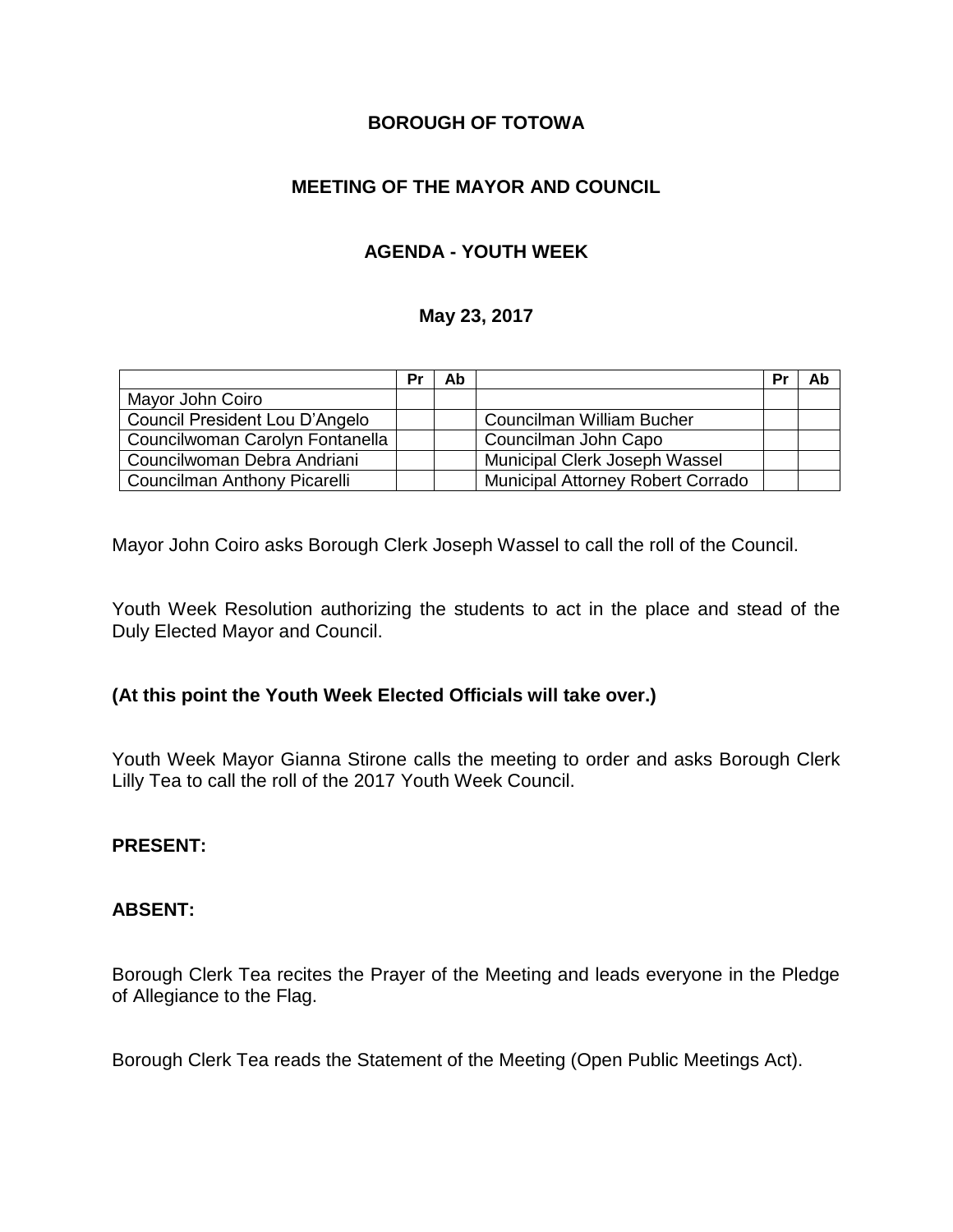Dispense with the regular order of business in order to hold a public hearing on Ordinance No. 05-2017 as advertised.

Borough Clerk Tea announces that Ordinance No. 05-2017 has been advertised for a public hearing for Tuesday, May 23, 2017.

Borough Clerk Tea reads the legal notice and the title of Ordinance No. 05-2017.

Open the public hearing.

Mayor Stirone asks if any citizens wish to be heard on Ordinance No. 05-2017.

CITIZENS HEARD:

Close the public hearing.

Borough Clerk Tea reads Ordinance No. 05-2017 by title.

Adopt Ordinance No. 05-2017.

Revert to the regular order of business.

Mayor Stirone asks if there are any reports from Members of the Council, the Borough Clerk or the Borough Attorney.

Borough Attorney Jake Barnes – gives report.

Mayor Stirone asks if any citizens wish to be heard.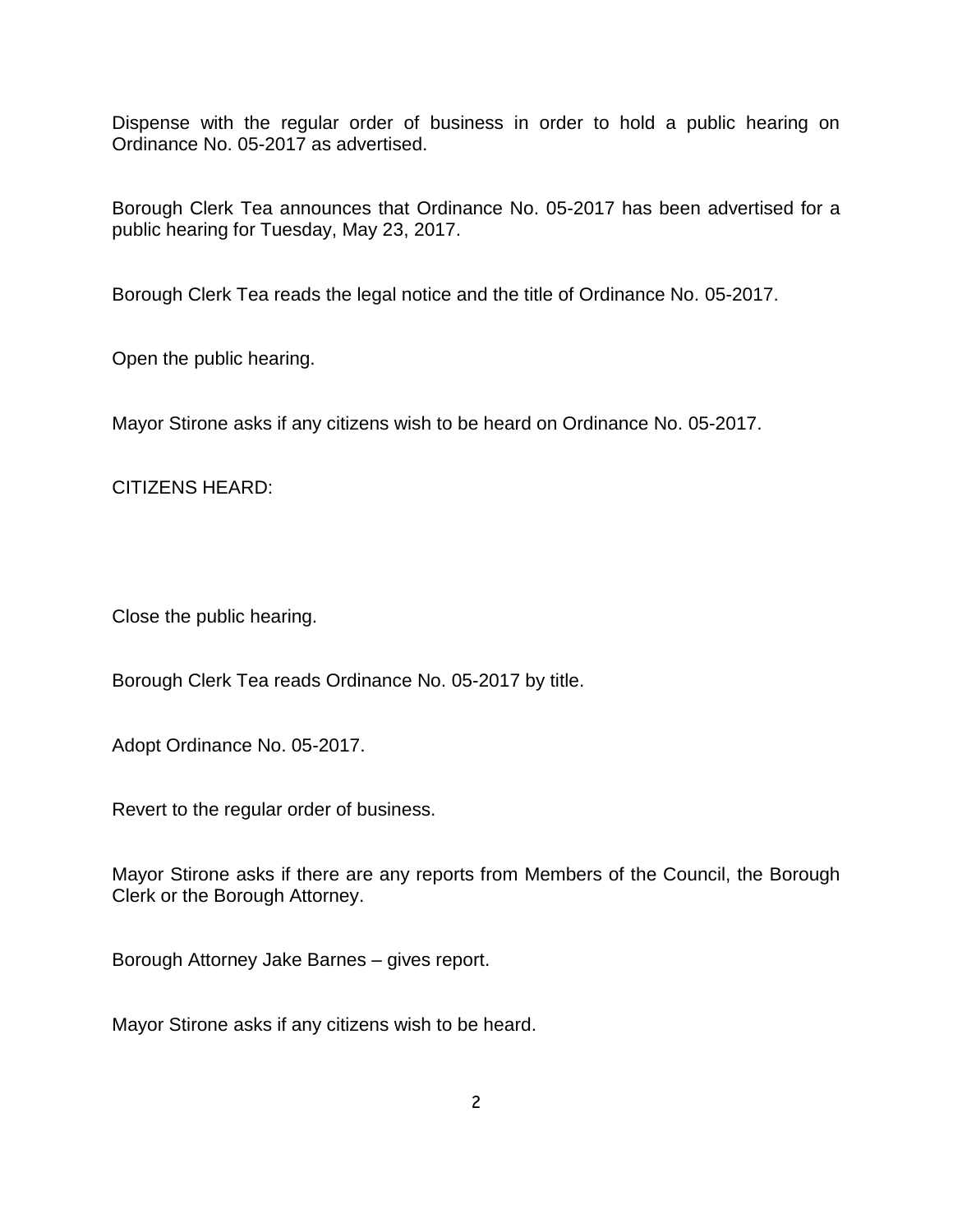CITIZENS HEARD:

Minutes of the Mayor and Council for the meeting of May 9, 2017.

## **(The Committees are listed with the duly elected Council Member first and the student counterpart in parentheses.)**

#### **COMMITTEE ON FINANCE:**

## **ANTHONY PICARELLI (AIDAN APITO), LOU D'ANGELO (MARCO RICCIO), CAROLYN FONTANELLA (ALEXANDRA DIMITRAKIOU).**

Tax Assessor Natalie Rofail - gives report.

Tax Collector Nicolette Juliano - gives report.

Resolution No. 2017-12 for the payment of bills.

Resolution For Adopting A Change To An Existing Deferred Compensation Plan.

Payment to the various Marching Bands for the 2017 Memorial Day Parade.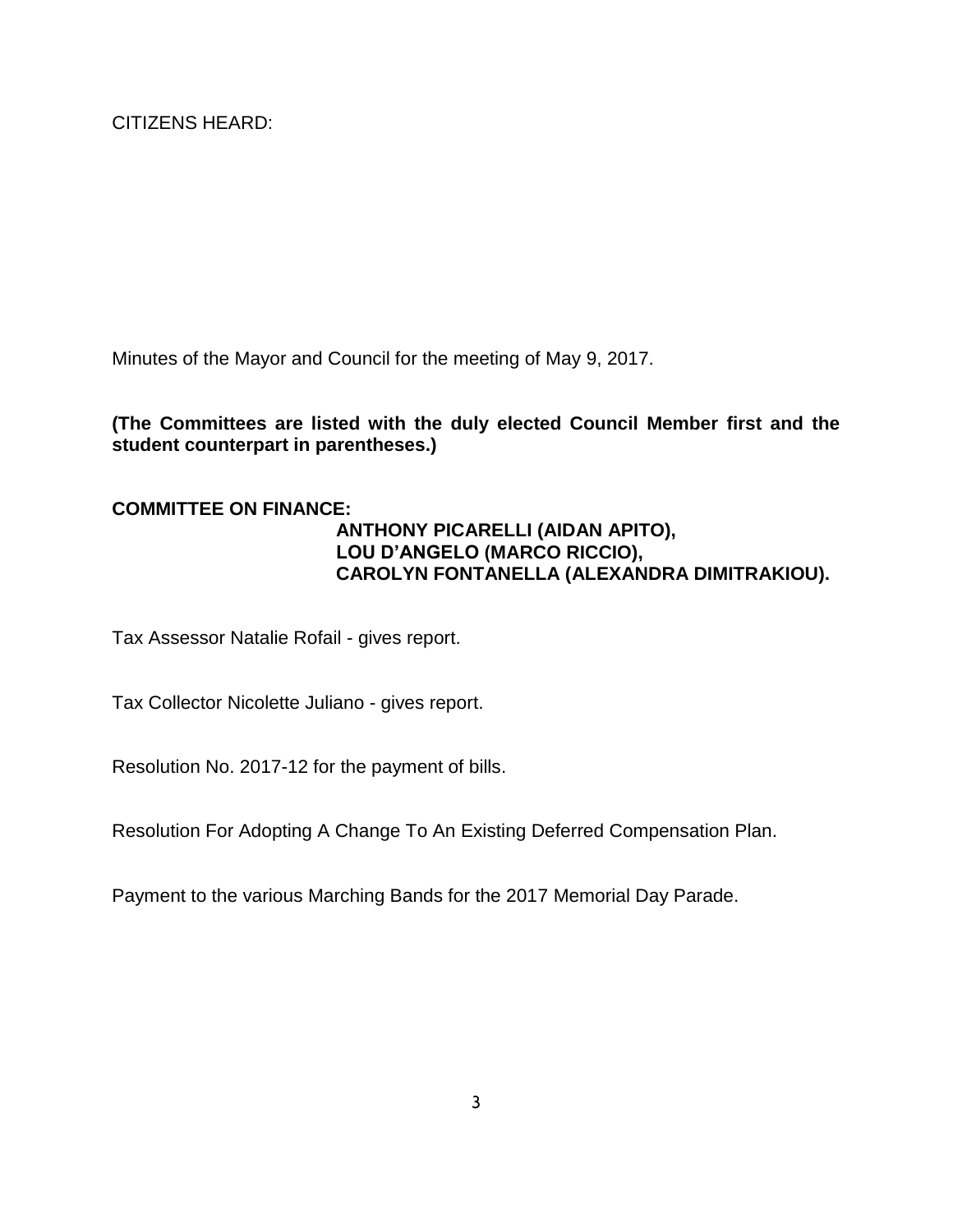#### **COMMITTEE ON PUBLIC SAFETY: LOU D'ANGELO (MARCO RICCIO), CAROLYN FONTANELLA (ALEXANDRA DIMITRAKIOU), WILLIAM BUCHER (ADRIANNA HORTAS).**

Police Chief Devyn DiPasquale - gives report.

Fire Chief Rachel Alecci - gives report.

Resolution Authorizing The Purchase And Delivery Of Three Vehicles For The Borough Of Totowa Police Department.

## **COMMITTEE ON PUBLIC WORKS: WILLIAM BUCHER (ADRIANNA HORTAS), JOHN CAPO (ALEXA VAZQUEZ), ANTHONY PICARELLI (AIDAN APITO).**

Superintendent of Public Works James Both - gives report.

Resolution Authorizing The Purchase And Delivery Of A Leak Detection System And Necessary Appurtenances For The Water Department.

## **COMMITTEE ON ENGINEERING & PUBLIC PROPERTY: CAROLYN FONTANELLA (ALEXANDRA DIMITRAKIOU), DEBRA ANDRIANI (TAYLOR HILL), LOU D'ANGELO (MARCO RICCIO).**

Borough Engineer David Tovar – gives report.

Authorize the purchase of two new trimmers for the Department of Public Works.